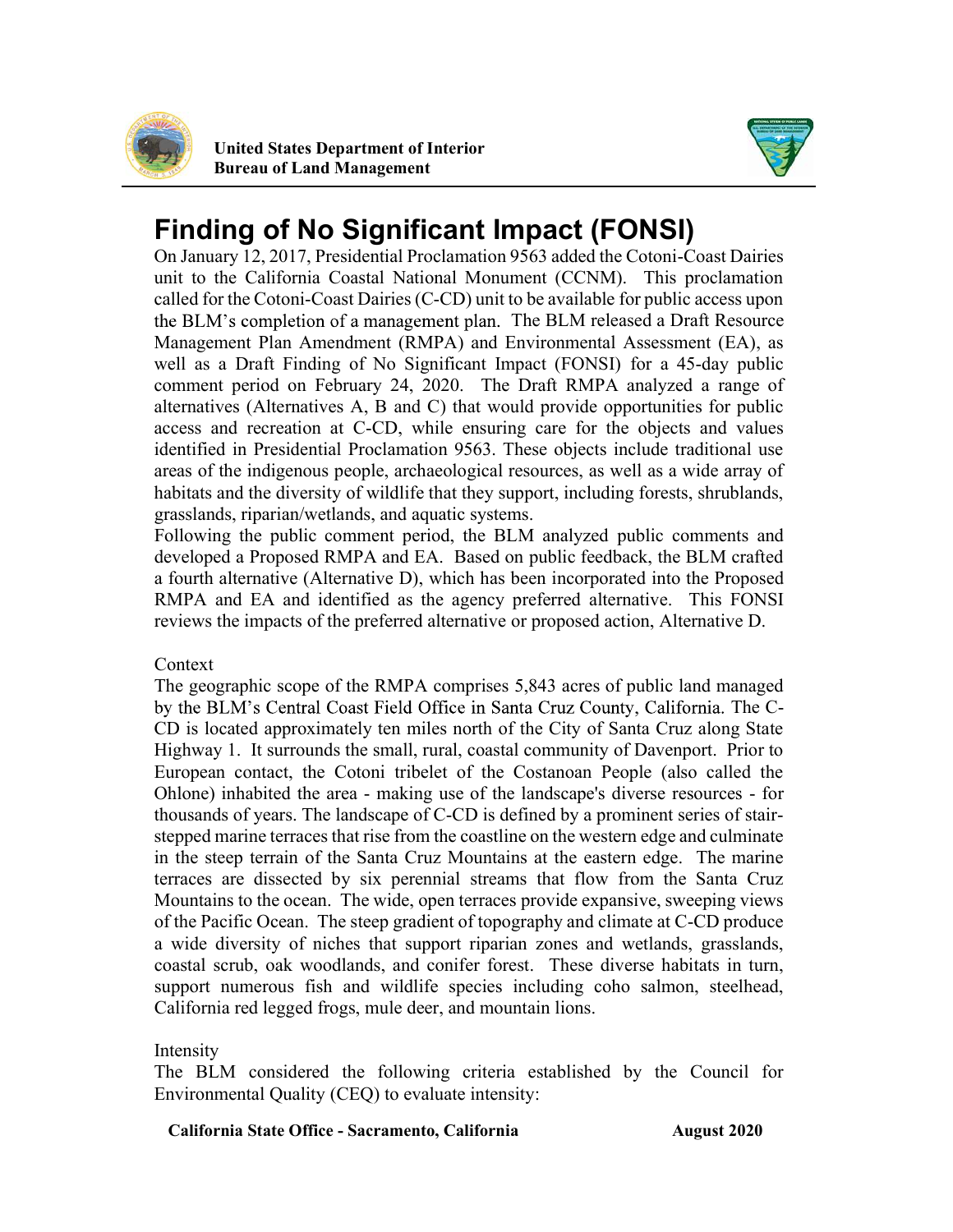1) Impacts may be both beneficial and adverse. A significant effect may exist even if the Federal agency believes that on balance the effects will be beneficial.

 As discussed in the supporting analysis (Chapter 4) of the Proposed RMPA and EA, beneficial and adverse effects are anticipated for biological, cultural, and other resources. Adverse effects are anticipated to be less than significant because of protective measures and project design features (Appendix D) incorporated into Alternative D. These measures minimize or avoid impacts to biological and cultural designed to minimize or avoid effects to biological and cultural resources within Alternative D of the Proposed RMPA include (but are not limited to) the following: resources, while allowing for public access and other uses of C-CD. Measures

- Establishment of a weeds control program to eradicate and prevent the introduction and spread of non-native, invasive plant species (MA-VEG-1)
- Measures designed to avoid and/or minimize surface disturbance within 100 feet of area waterways (MA-RIP-2)
- Measures requiring temporary trail and facility closures when continued use could lead to trail damage or erosion (MA-RIP-3)
- Prohibition or limitations on activities that could result in harm to cultural resources (AU-CUL-8)
- Establishment of Resource Management Zones 2 and 4 (3,187 acres, 55%) as core fish and wildlife protection areas where trail development will be precluded and public access will be limited to permitted uses, traditional cultural practices, and guided tours (MA-WLD-6 and MA-REC-12)
- Requirement that all visitors stay on designated trails unless specifically authorized (AU-REC-4)
- Camping is allowed with an access permit only for traditional cultural practices, work groups, research, and educational purposes (AU-REC-5)
- Restrictions on dogs to on-leash only and limited to designated trails (AU-REC-6)
- Limits on placement of picnicking areas to minimize impacts of corvids and gulls (MA-REC-15)
- Phased approach to trail and facility development that will ensure that the BLM is able to effectively manage public access on C-CD prior to proceeding with full build out of trails and facilities on the property (MA-REC-16)
- Actions to fence spring developments and riparian areas to prevent trampling  $\bullet$ by livestock (MA-GRZ-3)

## 2) The degree to which the proposed action affects public health or safety.

 Alternative D is not anticipated to cause significant adverse impacts to public health or safety. Appendix K contains a supplemental traffic analysis, which documents potential impacts of the alternatives on public safety. This study concludes that traffic and roadway safety will not be significantly impacted by the proposed trail and trailhead developments. The proposed parking areas and visitor services to support public access at C-CD would improve public safety by providing public restrooms, trash collection, and legal parking areas. Collection of fees for use of the property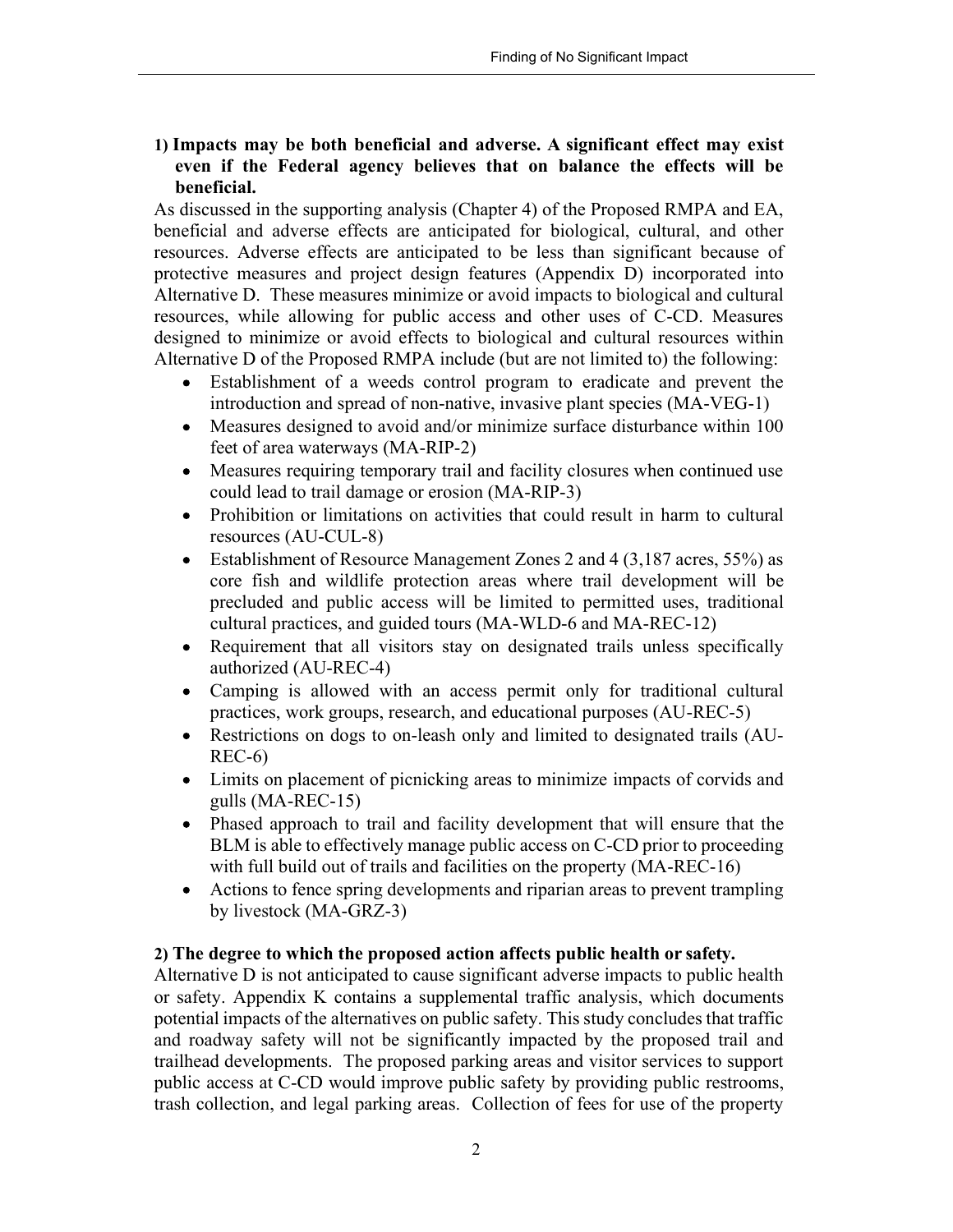will ensure a sufficient funding stream to maintain and monitor these facilities. Following completion of this RMPA, the BLM will continue to work with the public and partners to monitor and evaluate potential public health and safety concerns related to development of recreational trails and facilities on the property.

 Prior to implementing Phase 2 of recreational facility and trail development, the BLM will evaluate the adequacy of its facilities to meet anticipated increased visitation.

## 3) Unique characteristics of the geographic area such as proximity to historic or cultural resources, park lands, prime farmlands, wetlands, wild and scenic rivers, or ecologically critical areas.

 Alternative D will not have a significant effect on historic or cultural resources, park lands, prime farmlands, wetlands, wild and scenic rivers, or ecologically critical areas. implementation actions proposed in the RMPA. The BLM does not anticipate significant effects to historic or cultural resources from development under phase 1. Similar surveys will be completed for phase 2 implementation actions prior to the signing of the decision record for the RMPA. The BLM has identified Recreation Management Zones 2 and 4 as core fish and wildlife protection zones and areas where traditional cultural practices will be emphasized. This area encompasses 3,187 acres, or 55% of C-CD, and encompasses the entire CCNM portion of the watersheds of San Vicente, Liddell and Laguna Creeks to protect resource objects and values. The BLM has completed Class III cultural surveys of all phase 1

#### 4) The degree to which the effects on the quality of the human environment are likely tobe highly controversial.

 The effects on the quality of the human environment of proposed uses in Alternative D (primarily non-motorized recreation and livestock grazing) are not considered to be highly controversial because the effects of these activities are well-understood. The project design features incorporated into Appendix D are designed to minimize potential effects associated with these uses. to instances in which 'a substantial dispute exists as to the size, nature, or effect of the major feder Canyon Preservation Council v. Jacoby, 9 F.Supp.2d 1216, 1242 (D. Or. 1998).

## 5) The degree to which the possible effects on the human environment are highly uncertain or involve unique or unknown risks.

 Alternative D allows for public access and recreational uses of C-CD, while identifying indicators to be monitored throughout implementation (Appendix C). The BLM has incorporated a phased approach to implementation into Alternative D to ensure that the BLM's management approach is resulting in predicted outcomes prior to implementation of phase 2. The BLM maintains the authority to delay or adjust implementation of the RMPA if unforeseen effects occur.

 In addition, the public access and recreational uses proposed under Alternative D are similar to activities that occur on other properties in the region, including Wilder Ranch State Park and Fort Ord National Monument. In both cases, effects of recreational use and public access are well understood and have not involved unique or unknown risks.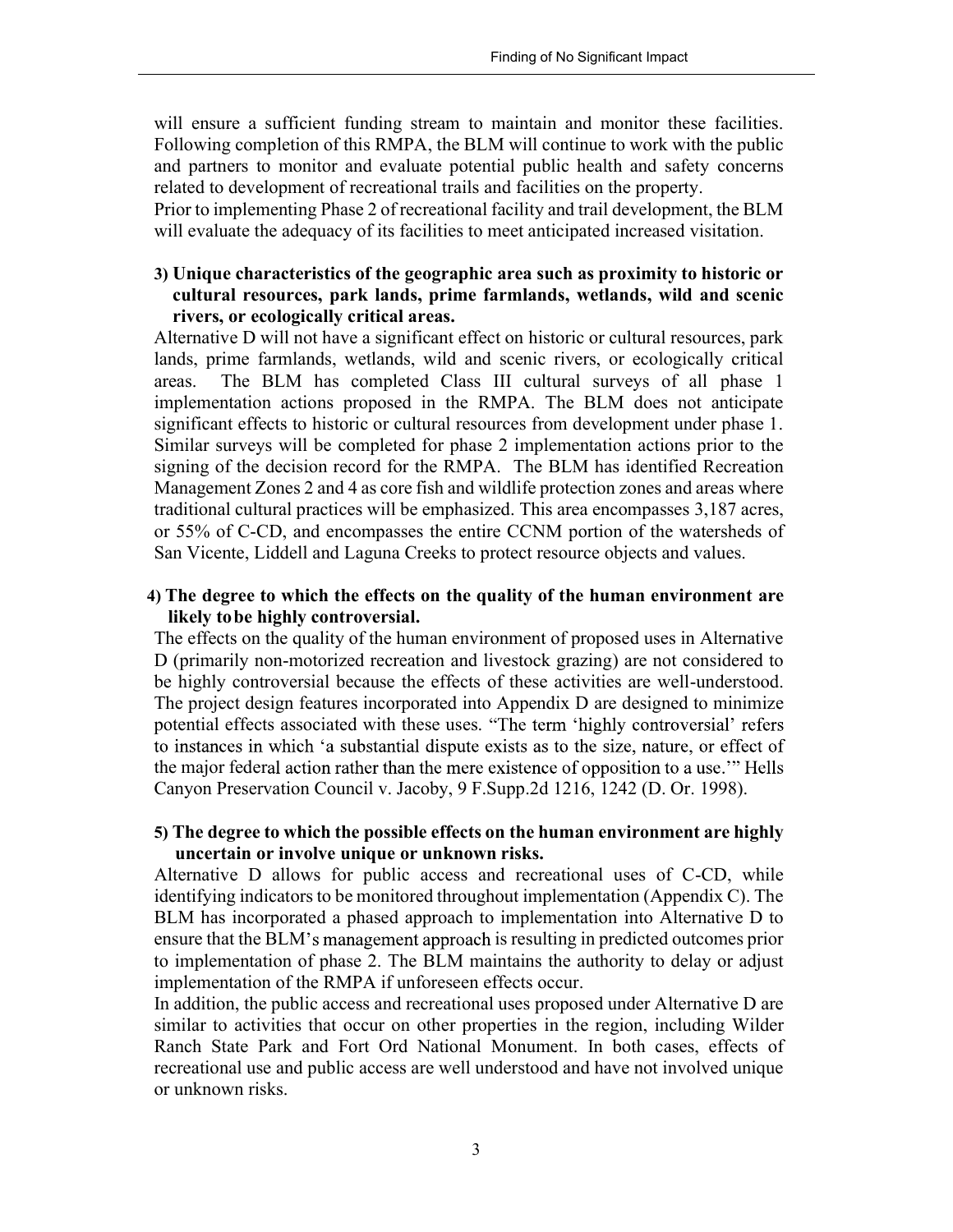6) The degree to which the action may establish a precedent for future actions with significant effects or represents a decision in principle about a future consideration.

 Alternative D proposes to establish public access and recreational uses (including hiking, mountain biking, equestrian use, and archery hunting) on C-CD. These uses are common on BLM-managed public lands, including within National Monuments and other National Conservation Lands. The other activities proposed under Alternative D (principally vegetation management and livestock grazing) are also common on BLM-managed public lands, including National Monuments. Therefore, the actions proposed under Alternative D do not establish a precedent.

 The C-CD is one of six on-shore units added to the CCNM by Presidential Proclamation. It is the first on-shore unit to develop a RMP amendment. However, this is not likely to establish a precedent for other onshore units of the CCNM because the six on-shore units are geographically distinct and spread along hundreds of miles of the California coast. Each unit is unique, as reflected in the establishing Proclamation and has its own set of objects and values. The environmental and social context for each unit is unique. Subsequent RMP amendments for on-shore units will consider the objects, values, and context of each unit. Therefore, Alternative D does not set a precedent for future actions on these other units of the CCNM.

#### 7) Whether the action is related to other actions with individually insignificant but cumulatively significant impacts.

 Recreation visitation to the planning area is affected by changes in recreation opportunities and demand outside of the C-CD. Other related and recent actions on the North Coast of Santa Cruz County include the San Vicente Redwoods Access Plan and the North Coast Rail Trail project. These projects, in combination with Alternative D of this RMPA, will likely result in additional visitors to the North Coast of Santa Cruz County and could negatively affect individuals who value solitude. However, each project will also increase investment in the region, resulting in improved public facilities within the region (e.g. public restrooms, trash collection). In addition, these projects may result in a small and net beneficial condition to some local communities, as a result of improved land protection and economic benefits from recreation. Future public access development activities subject to local and/or State agency approval would require further project- and site-specific analysis, during which time applicable PDFs, BMPs, and other conditions of approval (COAs) would discretionary review of future proposals, conflicts between reasonably foreseeable actions and other projects on the North Coast of Santa Cruz County would be avoided. Assuming the development trends in the region continue, cumulative impacts on recreation resources from Alternative D would be beneficial because effects on regional trail connectivity from the RMPA would result in outstanding new opportunities for public use and enjoyment in region over the next 15-20 years.

### 8) The degree to which the action may adversely affect districts, sites, highways, structures, or objects listed in the National Register of Historic Places or may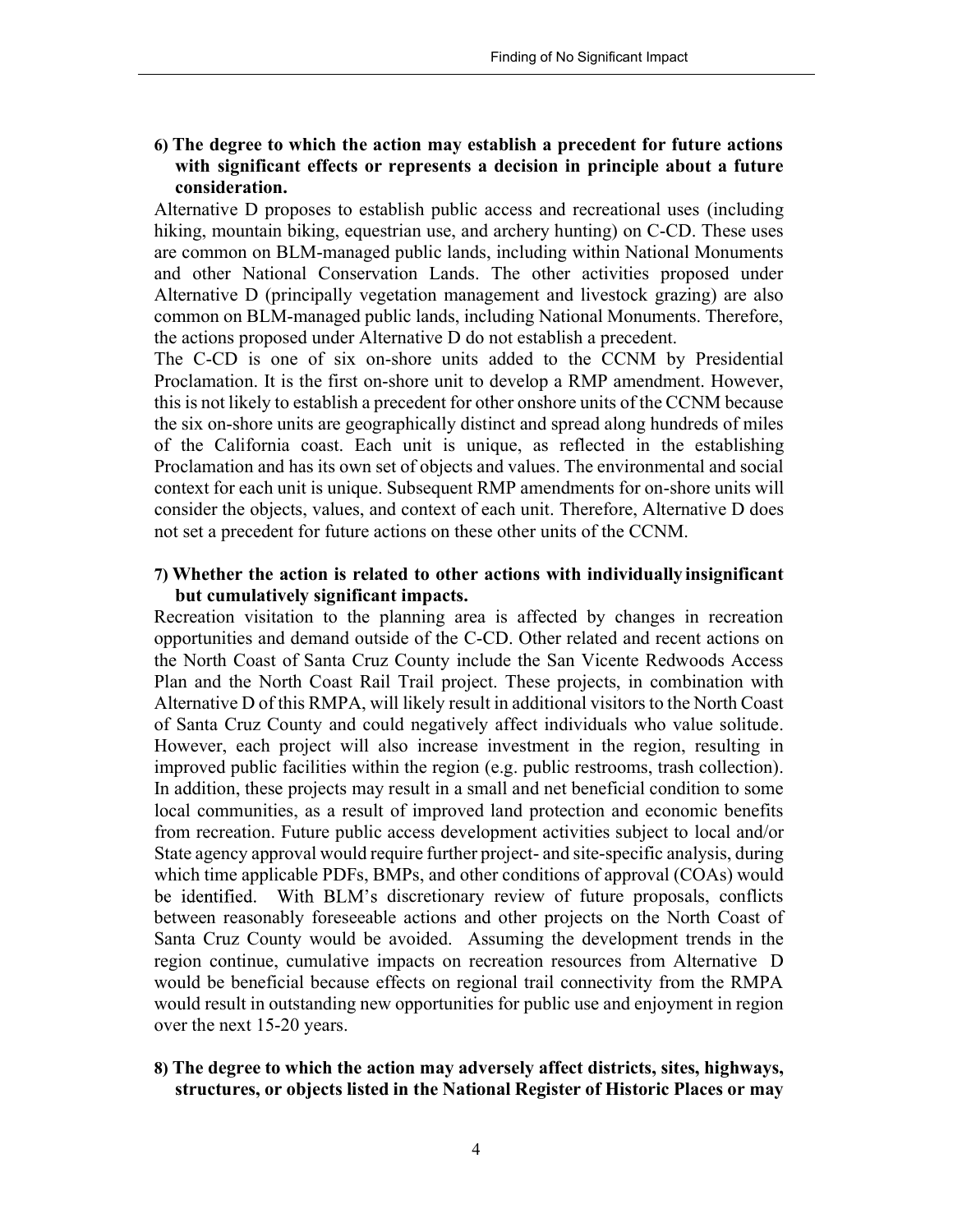#### cause loss or destruction of significant cultural or historical resources.

 The BLM has completed Class III cultural resource inventories for Phase 1 implementation actions included within Alternative D of this RMPA and this information has been incorporated into the Proposed RMPA and EA. Based on these surveys and the BLM's commitment to avoid impacts to cultural resources, the BLM does not anticipate adverse impacts to significant cultural or historical resources from the actions proposed under Alternative D. Project design features are incorporated into the range of alternatives to avoid or reduce potential effects on districts, sites, highways, structures, or objects listed in or eligible for listing in the National Register of Historic Places. Additional plan components address resources of concern unique to Native American individuals and communities. For example, Alternative D emphasizes management of portions of RMZ 2 and 4 for resource protection and traditional cultural practices to ensure that Native American heritage resources potentially eligible for the National Register of Historic Places are protected and preserved.

## 9) The degree to which the action may adversely affect an endangered or threatened species or its habitat that has been determined to be critical under the Endangered Species Act.

 The BLM has initiated consultation with US Fish and Wildlife Service and the National Oceanic and Atmospheric Administration (NOAA) National Marine Fisheries Service. Through such consultation and coordination, the BLM will ensure that the RMPA will be consistent with the Recovery Plan for the California Red- legged Frog (USFWS 2002), the Recovery Plan for the Evolutionarily Significant Unit of Central California Coast Coho Salmon (NOAA 2012), the South-Central California Coast Steelhead Recovery Plan (NOAA 2013), and the Coastal Multispecies Final Recovery Plan for California Coastal Chinook Salmon, Northern California steelhead and Central California Coast steelhead (NOAA 2016).

 The BLM does not anticipate significant adverse impacts on endangered or threatened species or their habitats. Measures included in Alternative D to improve riparian habitat and water quality are anticipated to have a beneficial impact on threatened and endangered species and their habitats.

#### 10) Whether the action threatens a violation of Federal, State, or local law or requirements imposed for the protection of the environment.

 Alternative D does not threaten a violation of Federal, State, or local law or requirements imposed for the protection of the environment. The BLM is engaged in ongoing coordination and consultation with the US Fish and Wildlife Service, NOAA National Marine Fisheries Service, California Department of Fish and Wildlife, Santa Cruz County, the California Coastal Commission and others to ensure consistency with relevant laws and regulations.

#### Conclusion

 On the basis of the preliminary information contained in the Proposed RMPA and EA, and all other information available to me, it is my determination that: (1) the implementation of the RMPA will not have significant environmental impacts